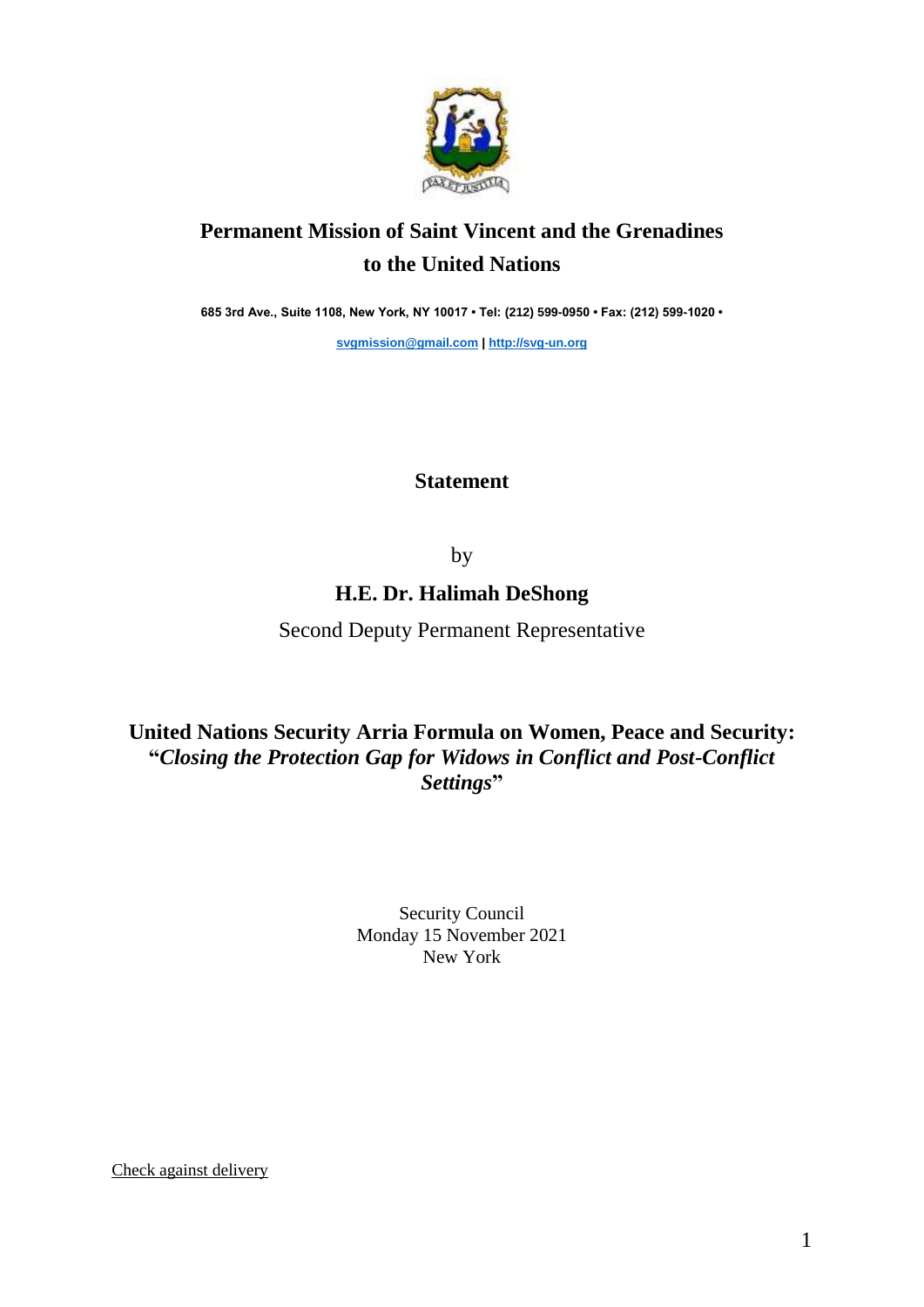#### Thank you Chair:

We welcome remarks by the distinguished representatives of the African Union, UN Women, the European Union, and the representative of Niger. We also thank our distinguished briefers for their thoughtful contributions. Saint Vincent and the Grenadines is pleased to join as co-hosts of this meeting, and we thank Niger for their leadership in organising this event.

#### Excellencies,

The trauma and economic marginalisation experienced by mothers, women who self-define as widows and children of men killed or missing, are among the most egregious consequences of protracted conflict. We wish to contextualise our remarks on the situation for widows and other women who have lost their partners to armed conflict by first calling attention to historically unequal relations of gender which produce socio-economic restrictions on women. Globally, a tendency by states to define women in relation to their marital and motherhood status is the basis upon which socio-economic opportunities are either denied or made available to women. It is within this context that we must address the gendered harms confronting women who have lost their partners to armed conflict, most of whom are left behind to manage households, care for children and the elderly, and meet the educational needs of their children, in some of the most economically depressed circumstances.

Against this backdrop, and in interest of time, Saint Vincent and the Grenadines wishes to contribute the following two points to today's discussion:

First, we endorse the perspective that both the normative and operational elements of the Women, Peace and Security architecture must expand to address the specific challenges experienced by women who self-identify as widows and women heads of households more generally. Even as we strive to be concise in the articulation of the agenda, the specific needs of various groups of women in conflict and post-conflict settings, including widows and female heads of households, must be addressed. Governments, with the support of regional organisations and the international community, must commit to eliminating the structural, systemic and ideological arrangements, including discriminatory laws, which feed stigma, socio-economic marginalisation and sexual and gender-based violence experienced by both widows, and women heads of households, more generally.

In this regard, Saint Vincent and the Grenadines is honoured to be a member of the Group of Friends of the Women of the Sahel. We pay tribute to the leadership of women civil society and women community activists, responsible for shining a light on the plight of widows in the region, and who are at the forefront of defining and enacting solutions. The testimonies and analysis shared by Ms. Rawi speak volumes to the material reality of widows, calling on us to act with great urgency and to do so constructively.

We also wish to call attention the advocacy and actions undertaken by the Global Fund for Widows, through initiatives like the Widows' Savings and Loan Association (WISALA). We appreciate the concrete proposals shared by both Ms. Rawi and Ms. Ibrahim-Leathers.

This brings me to our second and final point. Women headed households are among the most economically precarious globally; a situation made worse in conflict and post-conflict settings. We've heard that more 50% of the female population in these settings identify as or identified as widows. There is indeed urgent need for predictable and adequate resourcing of